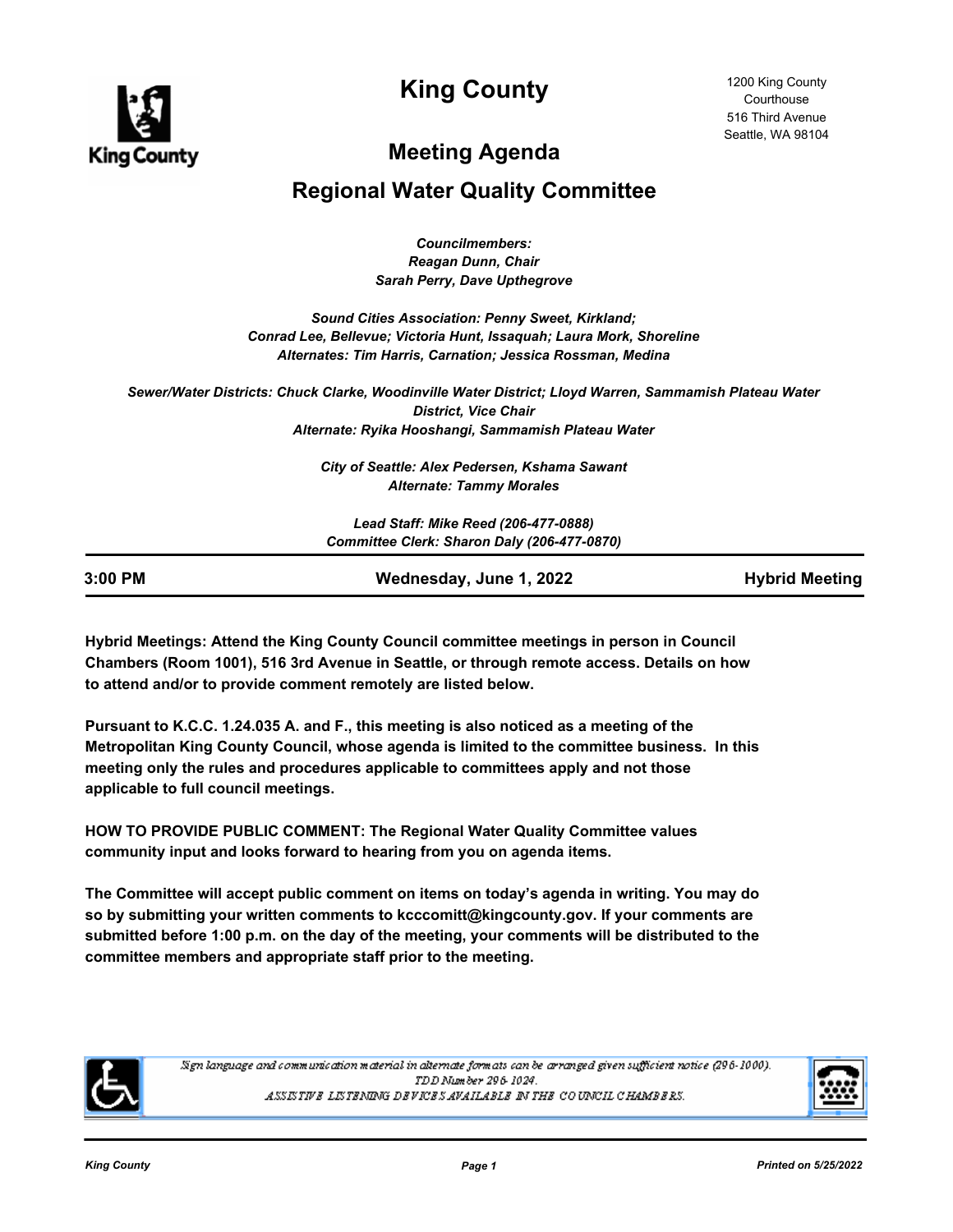**HOW TO WATCH/LISTEN TO THE MEETING REMOTELY: There are four ways to watch or listen to the meeting:**

**1) Stream online via this link https://livestream.com/accounts/15175343/events/4485487 or input the link web address into your web browser.**

**2) Watch King County TV Channel 22 (Comcast Channel 22 and 322(HD), Wave Broadband Channel 22)**

**3 Listen to the meeting by telephone.**

**4) Watch in Council Chambers.**

**Dial: 1 253 215 8782 Webinar ID: 863 4751 6793**

**To help us manage the meeting, please use the Livestream or King County TV options listed above, if possible, to watch or listen to the meeting.**

#### **1. Call to Order**

- **2. Roll Call**
- **3. Approval of Minutes**

*Minutes of the May 4, 2022 meeting*

### **4. Chair's Report**

### **5. Metropolitan Water Pollution Abatement Advisory Committee (MWPACC) Report**

*Maria Coe, Vice Chair, MWPAAC*

### **6. Wastewater Treatment Division (WTD) Report**

*Kamuron Gurol, Director, WTD*